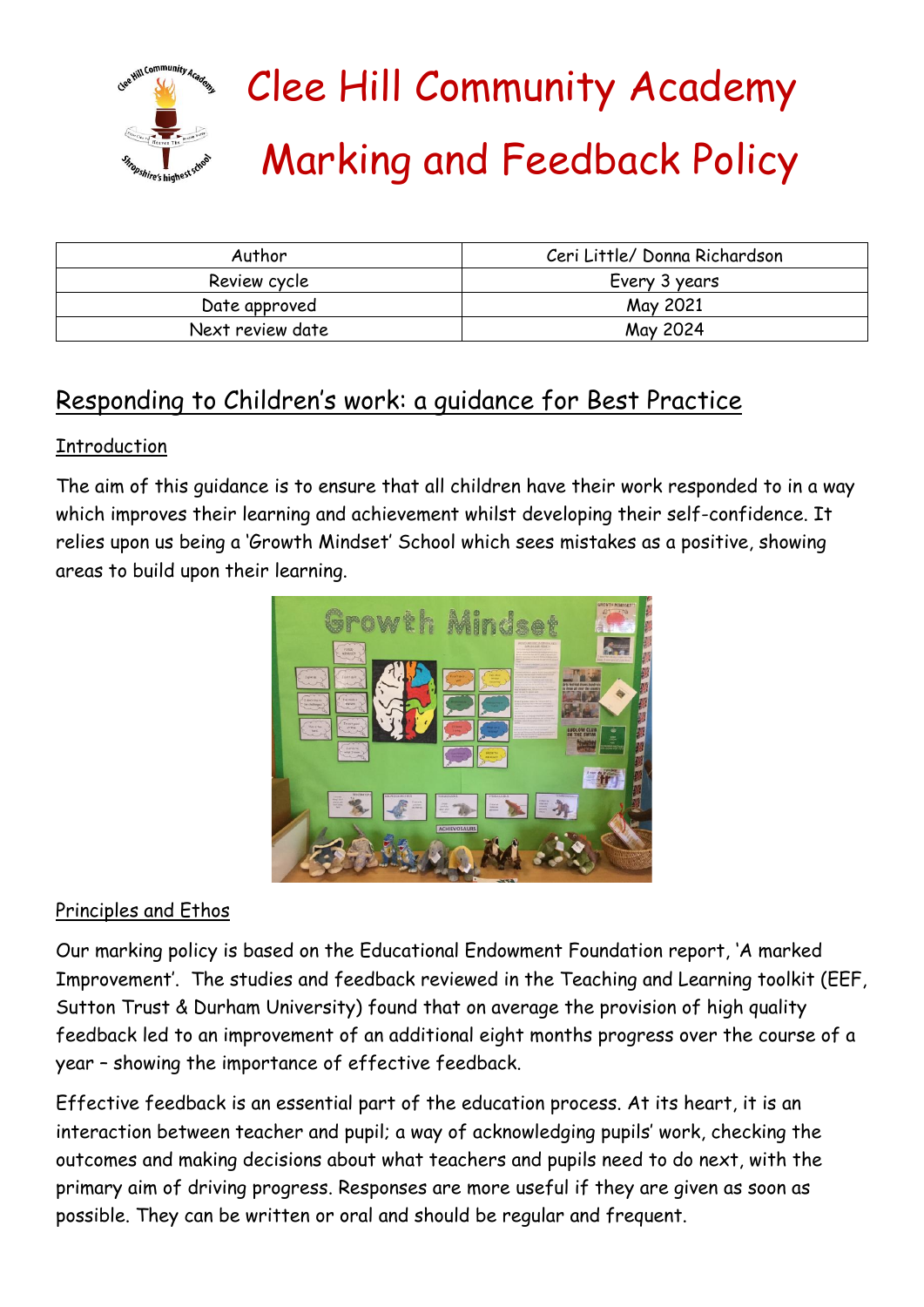Marking at Clee Hill Community Academy should be:

- ✓ Meaningful
- ✓ Motivating
- ✓ Manageable

# Marking in Practice

Teachers write in black pen.

# Highlighting

Using our 'Pink for Think' and 'Green for Growth' marking, both staff and children are able to consider strengths in their work and areas which need to be improved or corrected. Although pink highlighting may be used to identify mistakes (something a student can do, and normally does correctly but not on this occasion**),** feedback should focus, where possible, on correcting errors (when a child has not mastered a concept or has a misunderstanding) in order to 'move a child's learning forward. Highlighters are used to indicate pinks and greens.

Using pink and green marking, comments may be limited and purely highlight strengths and areas to develop. To reduce teacher's workload, only short words or phrases are used.

# Adjectives

# Powerful verbs

This is sufficient information to say, "Well done. You have used a range of interesting and appropriate adjectives in your writing. Now go back and review the verb choices underlined in pink and improve them".

In line with our Growth Mindset philosophy, pink highlighting should be seen as a positive way to improve writing. Pupils are encouraged to see mistakes as part of the learning process.



# Comments

Written feedback may help to clarify strengths and areas of development or encourage pupils to become more reflective about their work. It should be constructive and specific.

| Poor Examples of Dialogue Marking | <b>Good Examples of Dialogue Marking</b>       |
|-----------------------------------|------------------------------------------------|
| Do questions 4 again.             | Can you see a pattern in your previous answers |
|                                   | that will help you answer Q4?                  |
| Good work                         | What do you think is your next step?           |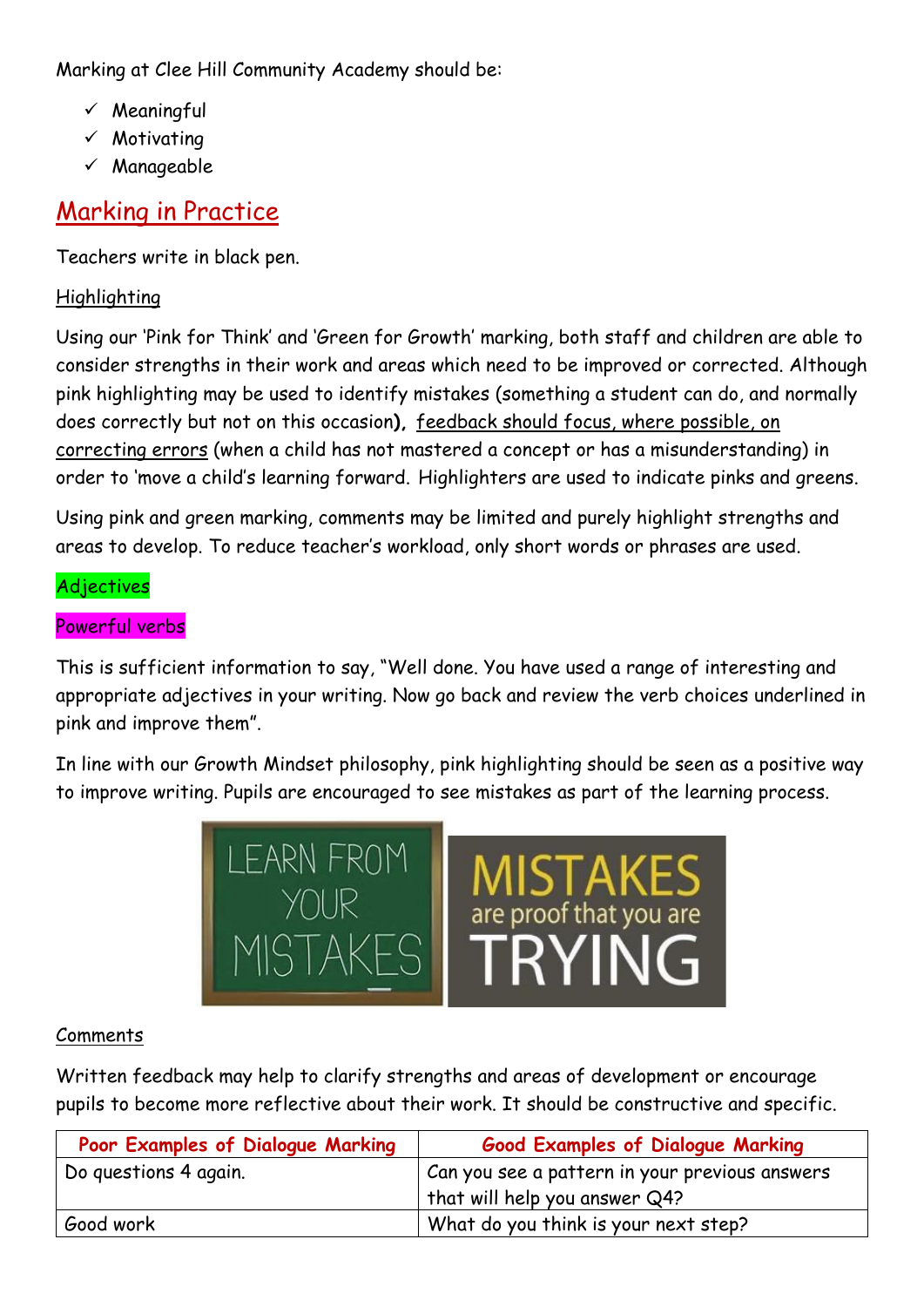| 28 is the wrong answer - try again | 28 is the wrong answer - Why?                  |
|------------------------------------|------------------------------------------------|
| Can you make it scarier?           | Improve the highlighted verbs to add more      |
|                                    | suspense                                       |
| You have made some silly           | Practise these calculations using the expanded |
| mistakesconcentrate.               | method.                                        |
| Well done.                         | Convince me if this works with all numbers.    |

phases to we in your Thursday 23rd March 2017 I am going to make since that I will use ISPACed openers and conjuncations. As Agric gazed at the sun that was slowly going down to meet the water of the blue sea, he could just see a signe dripting on to it. It seemed to be a boot, a large, D big while sailed book. I was very intreged but when a droning noise that came grom it, Then I Knew, it was the peggy Boe. It seemed more hangchone magpied phrases knew/rew. commas sentence openess. conmas.

If a child requires more detailed verbal feedback, or has a great deal wrong, then a simple comment should address this i.e. 'We will work on this tomorrow'. This errors should be picked up on quickly and misconceptions should be addressed in order to prevent a child from 'falling behind'. This may be in the form of support, an intervention or pre-learning for a lesson.

# Detailed comments

Some marking may include detailed comments if this is useful for assessment purposes, i.e. "Great use of a number line to add 2 digit numbers." A simple coding- S- support/ I – independent- may also be used for assessment purposes.

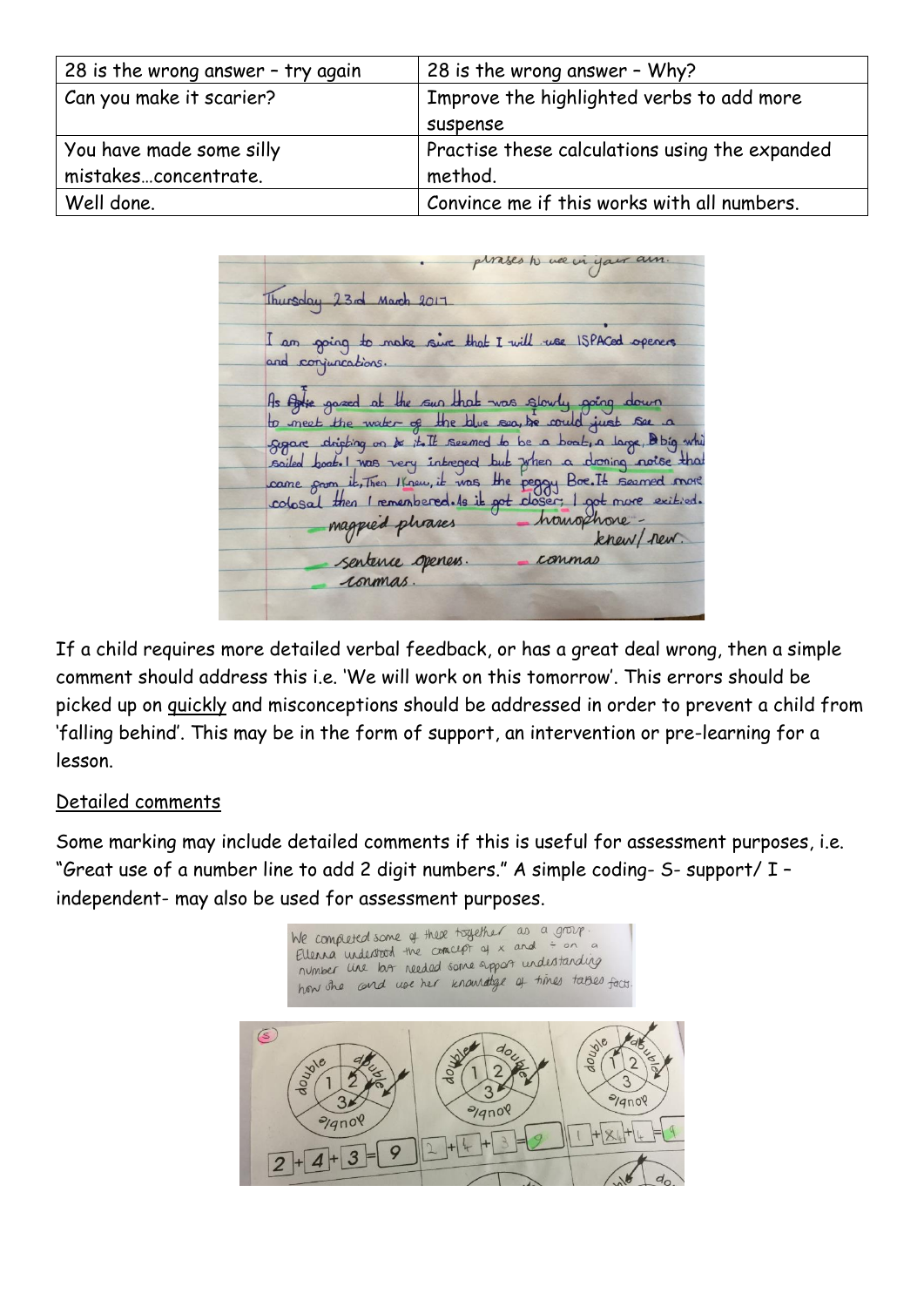#### Group marking

At times, it may be appropriate to evaluate a group of children and target next steps. Pink and Green boxes will shows what MOST children have as strengths and areas to develop which allows for opportunities for marking to feed directly into planning.

Occasionally, whole class feedback sheets will be used.

| Date: 23.5.18                                                                                                                       |                                                                                           | Subject: English-writing a balanced argument                                                                                                                                                                                                             |
|-------------------------------------------------------------------------------------------------------------------------------------|-------------------------------------------------------------------------------------------|----------------------------------------------------------------------------------------------------------------------------------------------------------------------------------------------------------------------------------------------------------|
| <b>NEXT STEPS IN LEARNING:</b><br>* All ohildren need further input<br>on how to structure paragraphs<br>within a balanced argument | Look at paragraph.<br>structure game in<br>OVOUDS COMOYYOU.                               | MISCONCEPTIONS/ERRORS:<br>Not using a dictionary<br>independently for editing-focus for<br>Wext weeks.                                                                                                                                                   |
| writing<br>introduction.                                                                                                            | use input to introduce some<br>more arguments to add to<br>Model including a statistic in | <b>GOOD EXAMPLES/FURTHER CHALLNGE:</b><br>inakshi- excellent subject knowledge<br>Jake L-D- unusual and well thought<br>out arguments                                                                                                                    |
| PRESENTATION ISSUES:<br>Toby-re-do at play<br>time                                                                                  | through and include.<br>what is missing.<br>editing pen.                                  | NEED FURTHER SUPPORT (Same Day Intervention):<br>Rebekah- not included any facts in argument- go<br>Theo and Sky-unclear about structure of opening<br>paragraph-read through using the class SC to see<br>Brittany- missing punctuation-read aloud with |

These are not shared with children. If whole class feedback is used, a short activity will be planned the next day to pick up on general misconceptions. Whole class feedback sheets will inform future planning and interventions. If whole class feedback sheets are used, work will be ticked and initialled to show that it has been seen.

#### Live Marking

"Marking that takes place after the lesson is not nearly as effective as marking and feedback in the lesson." Teachers live mark where ever possible to provide immediate feedback to children.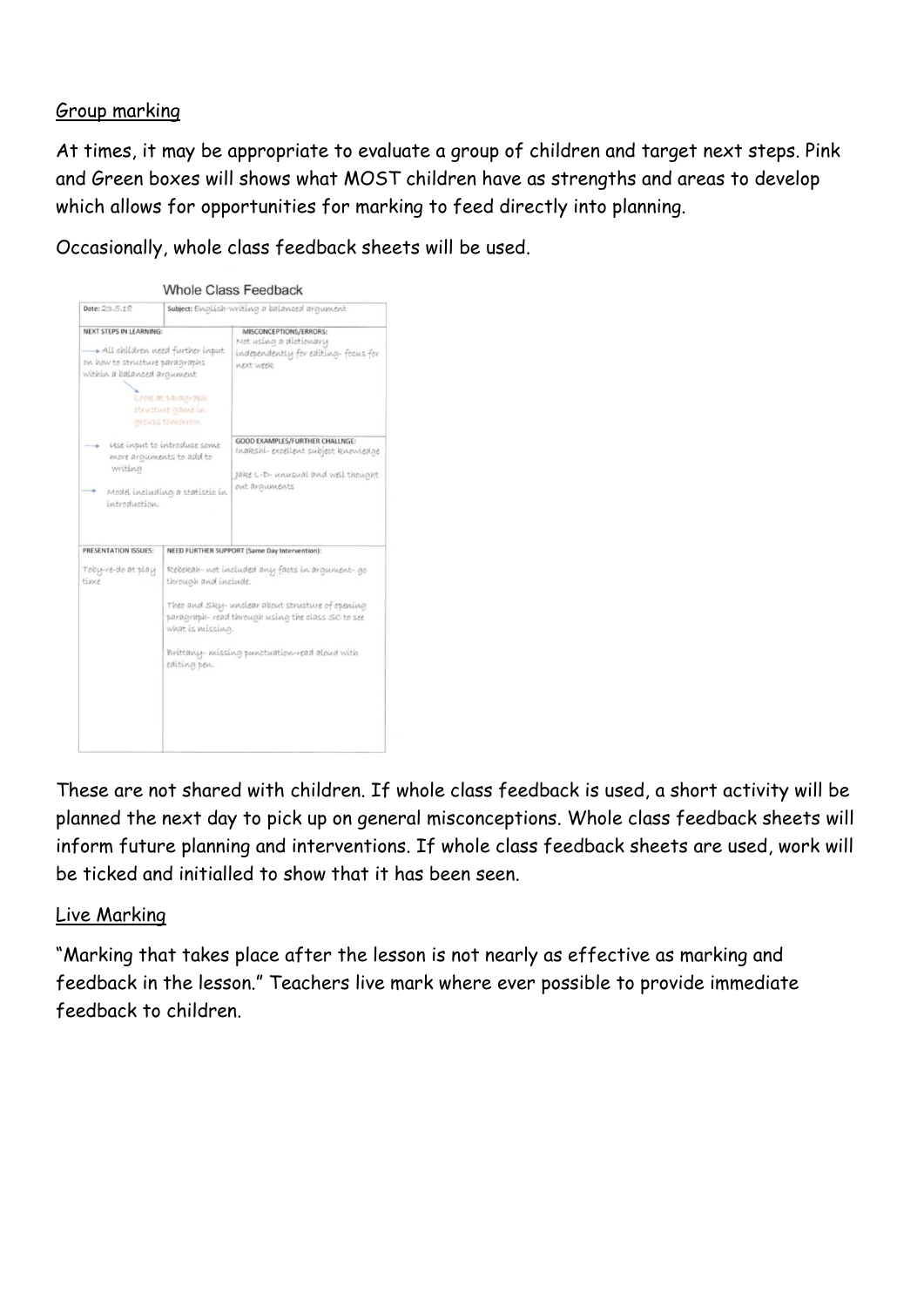# Visual targets

# In some cases, visual targets are used to indicate next steps



# **Pupil should have a clear understanding of how they can improve their work.**

# Workload considerations

"*It is likely to be more time consuming to pose questions or provide hints to correct errors. However, some of this time may be offset by the time saved not correcting mistakes. Using coded feedback is likely to save time*." Educational Endowment Foundation, A Marked Improvement.

# Expectations, Presentation and Standards

Teachers need to be explicit about standards of expectations, which must be modelled clearly during the whole class teaching. This includes:

- quality and quantity of writing tasks
- presentation

Teachers should insist that all pupils:

- underline dates and titles with a ruler
- use a ruler to draw straight lines and margins
- copy dates and titles correctly
- start sentences next to the margin
- use individual squares to write numbers
- glue work in neatly
- take care to produce neat handwriting.

All teachers must take care with their own handwriting and spelling - we are role models for pupil presentation and standards

Children are encouraged not to use rubbers in work for corrections. They use one neat line to cross through mistakes.

# Spelling

Spelling must be addressed at an age and stage appropriate in all written pieces. Marking of spellings should initially focus on key word spellings or words which follow specific patterns (like –ed endings).